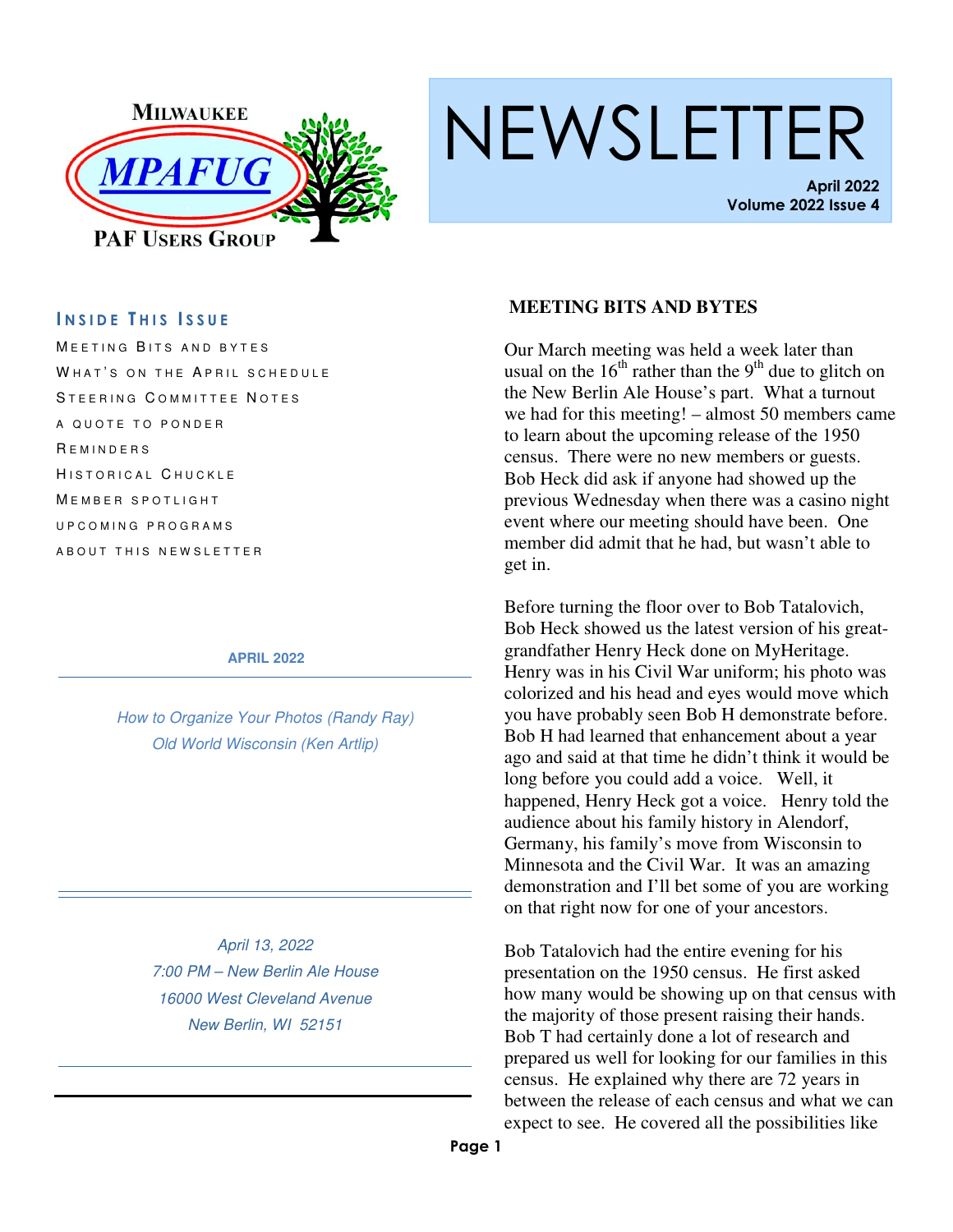where to look for students away at school and military as well as how to look for you or your family's enumeration district. Bob T also provided other resources for you to check. Good luck in your search!

Randy Ray was not giving a presentation but did have a display showing what he had learned about his ancestors on a recent cemetery trip to the Shenandoah Valley. He had documented 42 ancestors buried on the Quantico Marine base and had a Google book of photos from his journey.

#### **WHAT'S ON THE APRIL SCHEDULE**

Got a lot of photos and aren't sure about the best way to handle them? Randy Ray's topic on *How to Organize Your Photos* promises to help. We might even learn how to make a book with those pictures as Randy has done.

Ken Artlip will also be giving a pictorial tour of Old World Wisconsin. Ken was on staff there for 10 seasons as a paid employee so, even if you have been there before, Ken says he thinks he can tell you things you haven't heard. According to Ken, "Wisconsin is the most diverse state in the union and the stories are endless."

#### **STEERING COMMITTEE NOTES**

Your MPAFUG steering committee held a zoom meeting on March 23, 2022. The following members attended:

Debbie Bluett, Sam Colon, Bob Heck, Bob Miller, Louise Stack and Bob Tatalovich

Bob Heck started the meeting with a discussion of the sound quality for the previous week's meeting as a new way of amplifying had been initiated. Per Sam and Debbie who are seated at the back of the room, the sound was fabulous. In regard to the quality of the recordings, Bob T thought that his voice did not come across clear enough and that his face was dark. Bob M thought the amplification was not good. Bob H said that he would set the

amplifier higher and that he needs to rotate the computer so that the screen is not showing.

Next was a discussion on movie projectors. Sam had received a donation of a high-end Swiss projector but the light bulb was burned out. He was bringing up the possibility of using it as a loaner for members. Due to the cost of the bulb and its short life span, the idea was tabled. Bob H said that he has 4 projectors so again, we discussed whether or not to get into a lending program. We moved on to discuss the Mukwonago Library which has the capability of lending a huge variety of equipment including tents, picnic tables and even a Roku. They also have an AV lab where you can digitize VHS tapes, with their help of course.

Debbie Bluett gave a treasurer's report and MPAFUG is in good financial shape. We did discuss the possibility of resuming dues for 2023 with the amount remaining at \$12.

Bob H mentioned that MyHeritage has a large office in Ukraine so it could be devastating if European records are lost due to the current wartime situation.

As usual, our primary discussion is about Upcoming Programs, always a work in progress.

#### **A QUOTE TO PONDER:**

*"Behold the work of the Old Let your heritage not be lost, But bequeath it as a Memory, Treasure and Blessing…. Gather the lost and hidden And preserve it for thy Children."*  **Christian Metz 1846** 

#### **REMINDERS**

**The MPAFUG meetings are back on the 2nd Wednesday of the month schedule so the April meeting is on April 13th .**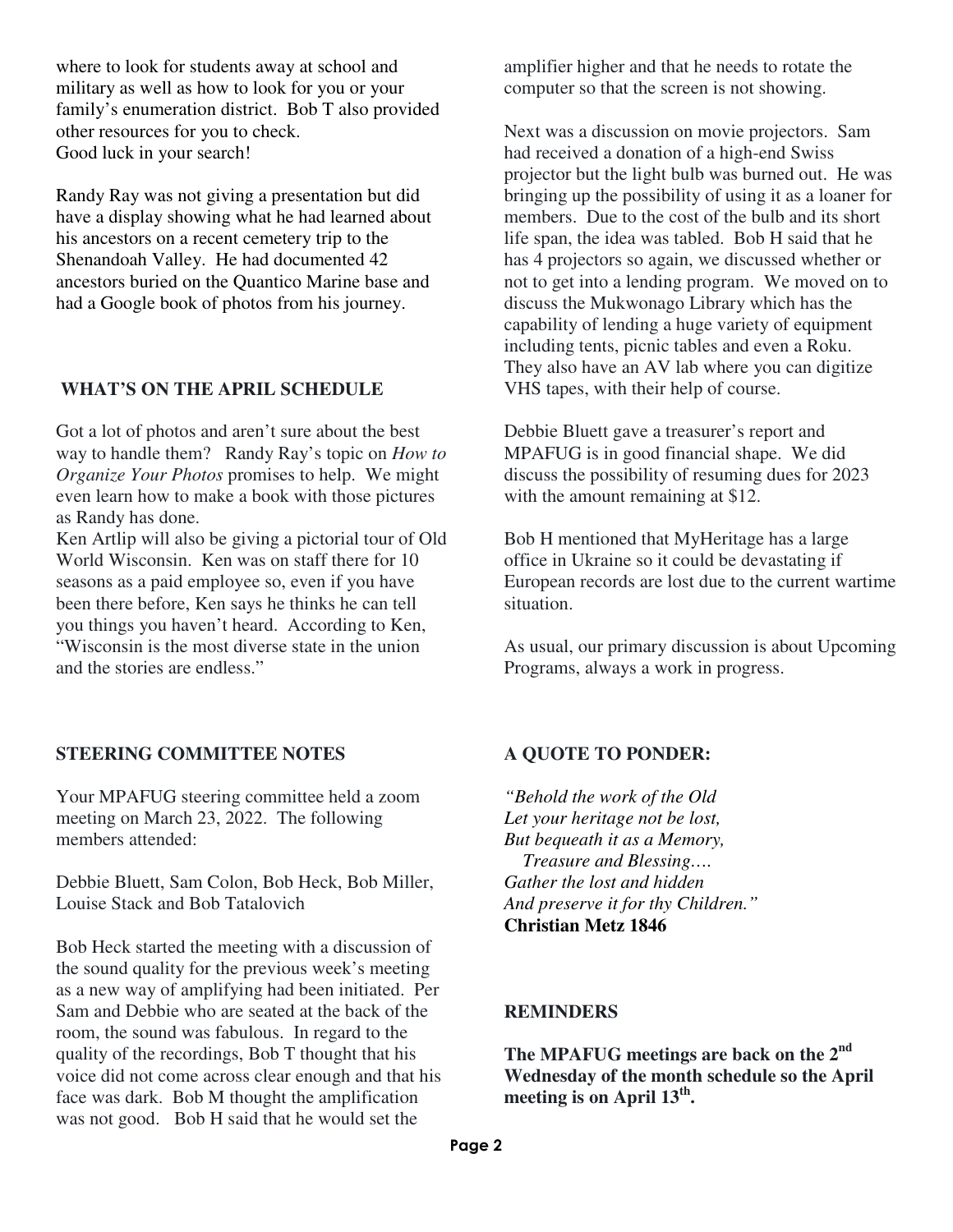**The Family History Center** is open Thursdays and Saturdays.

Thursday hours: 8:30AM – 3:30PM and 6:30PM – 9:00PM Saturday hours: 10:00AM – 1:00PM

On Thursday evenings Bob Heck and Randy Ray are the volunteers on duty who will assist you in your research.

There are numerous Portal systems available for free use at the center, some of which you may not have tried from home because they come with a cost but could be of use for your research. Ancestry, Fold3, Newspapers.com among others that charge, are available free at the center. If you need help with your research, this is the place to go.

#### **HISTORICAL CHUCKLE**

## **He's Excused From Jury Duty**

WICHITA, Kan. (P)-Levi Groty was excused from jury duty in Sedgwick County District Court Thursday after he told Judge Thomas C. Raum: "I couldn't sit still eight hours.

"You see, judge, I am 113 years old and can work hard all day, but I just can't sit still anymore."

Submitted by MPAFUG member Jo Kinzinger. From the Akron Beacon Journal (Akron, Ohio) on Friday June 8, 1962. Jo found it on Newspapers.com.

#### **MEMBER SPOTLIGHT**

The Ken Artlip Story

Ken started his genealogy research in 1964 when he became interested in the Civil War, especially because he wanted to find his GG grandfather's "lost soldier grave." (Ken gave an interesting talk about this in the Member Show & Tell last September, even bringing along his GG grandfather's original headstone.)

Since 1964 Ken has kept at his research, mostly working on his side, but he has also done some research on his wife Lois's side. He does share his work with cousins as well. Ken has been a member of MPAFUG since March of 2015.

Ken has done an amazing amount of research so has had some surprises and hit brick walls along the way. He has researched in Wisconsin and gone on road trips to Illinois and New York. Besides the sites in the US he has visited, Ken has also been researching ancestors in East Prussia, Brunswick (Braunschweig) Germany, the Netherlands and Rhode Island. He has found his  $9<sup>th</sup>$  greatgrandfather Caleb Carr born in 1616 who was the Governor of Rhode Island as well as traced his Ostrander family in New Amsterdam, New York from 1661 to present. Ken considers his best find to be locating and documenting his GG grandfather's grave in 2017 after it having been lost to history for 150 years.

The founder of the Artlip family was Christian Ortlip. He was a German conscript from Brunswick, Germany fighting in New York with General Burgoyne's army in 1777. Christian was most likely part of the Brunswick Grenadiers, one of two unique German armies with Burgoyne at the battles of Bennington, NY, August 14-16, 1777 and Freeman's Farm, Saratoga, NY September 19- October 17, 1777. General Burgoyne couldn't communicate well with the German generals, one of whom didn't even speak English.

"General Horatio Gates and General Benedict Arnold's Regular American Army troops out fought General Burgoyne and defeated him at every turn."

An interesting tidbit Ken discovered was that Benedict Arnold was wounded in the leg at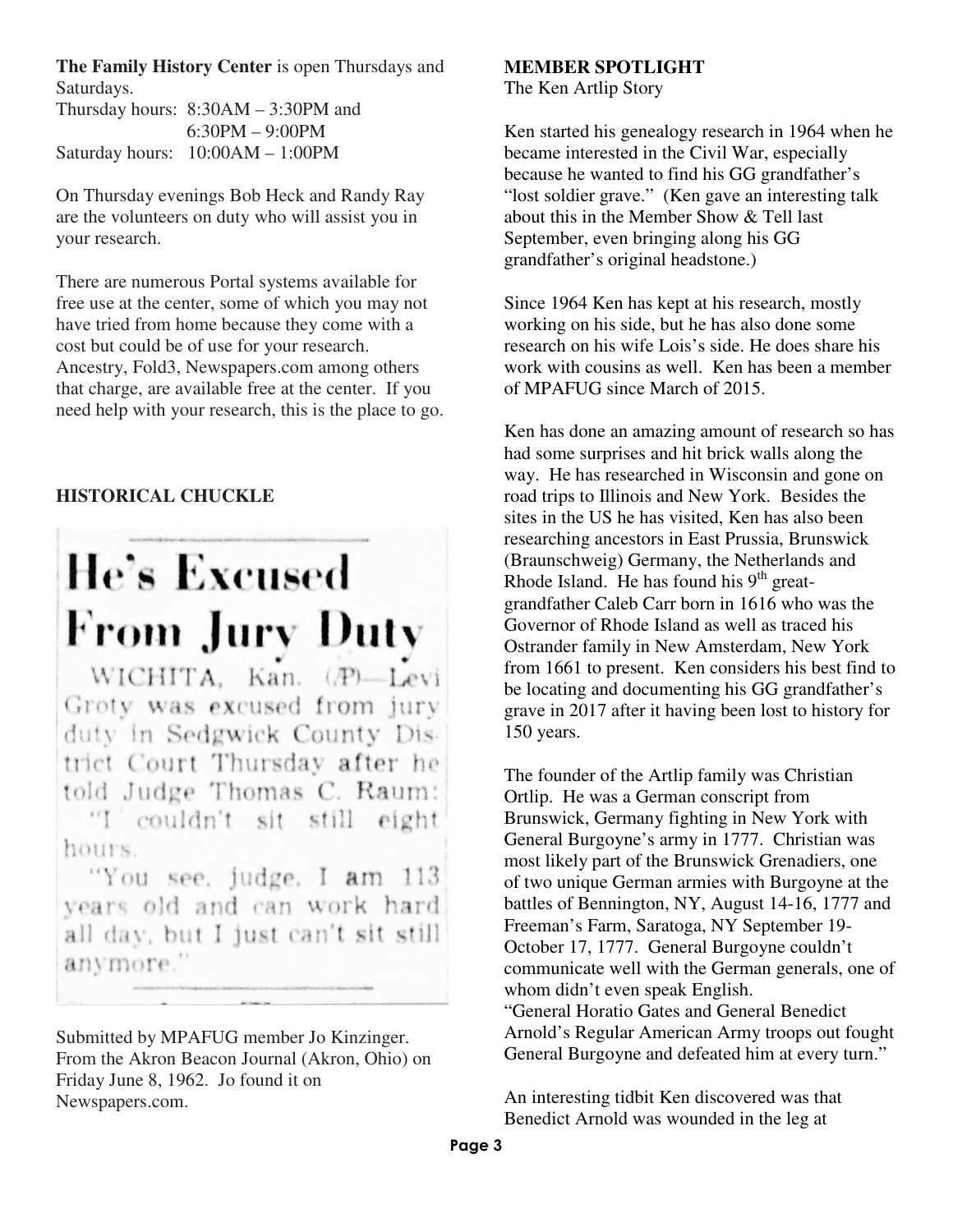Saratoga and there is a monument commemorating that there. (It is called the Boot Monument.)

"Many of the German conscripts admired the American army and thought America would be a really great place to live. They also really liked New York's Dutch girls so simply walked away. They deserted and made the Dutch girls happy."

Ken learned that Christian Ortlip definitely deserted and was captured by Colonial Rangers under Captain John Ryley. "He was forced to appear before the 'Commissioners for Detecting and Defeating Conspiracies in the State of New York' on June 29th, 1778 where it was ordered *that he be permitted to go at large in this Country and that a pass be made out for him."*

Christian Ortlip went on to marry a Dutch lady, Ken's  $5<sup>th</sup>$  great grandmother whose name was Eva Ostrander, in 1787. "Ortlip became Artlip after the 1790 census where the 'O' looked like an 'A.' Nobody cared so Artlip just stuck."

Another tidbit Ken learned was that Christian's future father-in-law, his  $6<sup>th</sup>$  great grandfather, was a New York Loyalist who was actually KIA at the Battle of Bennington. The two did not know each other although they fought in the same battles.

Christian and Eva had 9 children and lived all their lives in Springwater, Livingston County, New York.

"Their grandson Edward moved our branch of the family west to Rock County, WI in 1848 and a few years later to Dekalb County, Illinois where the land was much richer."

Edward Artlip's son, John Valentine Artlip, Ken's GG grandfather, served in 2 different Illinois units during the Civil War. (This is the ancestor who Ken spoke of at the Member Show & Tell.) John joined Company G, 58<sup>th</sup> Illinois Volunteer Infantry in November 1861.

"In spring  $1862$  the  $58<sup>th</sup>$  saw action as part of General Grant's Army of the Tennessee. On April 6 and 7, the  $58<sup>th</sup>$  was in line of battle at Shiloh Church, Pittsburgh Landing, TN in an historic position that would become known as the 'Hornet's

Nest.' John was wounded in both legs by the bursting of an artillery shell on April  $7<sup>th</sup>$ . As a result, he was 'unfit for service,' given a disability discharge and sent home in July."

"In December 1863 John joined Company M,  $12<sup>th</sup>$ Illinois Cavalry and was promoted to Sergeant."

The Illinois  $12<sup>th</sup>$  was sent south to Louisiana in April 1864 where they were engaged in a twomonth deployment which became known as the "Red River Campaign." John, as well as many other troopers, became ill with consumption. This again made John totally unfit for duty so he was given a disability discharge in September 1864 and he returned home to Roscoe, IL. John's TB progressed and he was unable to work before his death in 1867. This made the family destitute. John was laid to rest by the State of Illinois in a pauper's grave in the Roscoe Town Cemetery.

"For many years, the family story told that John was buried in Roscoe, but at some point, the cemetery had constructed a road over his grave and he was lost forever. In 1964 I wrote the State of Illinois a letter asking if they knew the location of John's grave. They responded: Grave #2, Lot #131, Roscoe Town Cemetery."

John Artlip's grave was unmarked but Ken and his wife visited the cemetery often hoping to find the grave although they were told that it could be anywhere in the pauper's section. They were also told that any records had been destroyed by fire. Ken's hope was to find John's grave and procure a government marker for him. In 2016, Ken wrote a letter to the Veterans Service Officer for Winnebago County asking for help with the cemetery. That got things moving forward and in May of 2016 after meeting with the chairperson of the Roscoe Cemetery Board who provided a diagram, Ken and Lois were able to go directly to John's grave. To their surprise they found that John had a small stone with the letters B.S.P. which stood for buried state pauper.

Ken had previously learned that John's wife, Mary, who had lived in Beloit with her son had gotten a GAR (Grand Army of the Republic) headstone which was in the Civil War Soldiers area of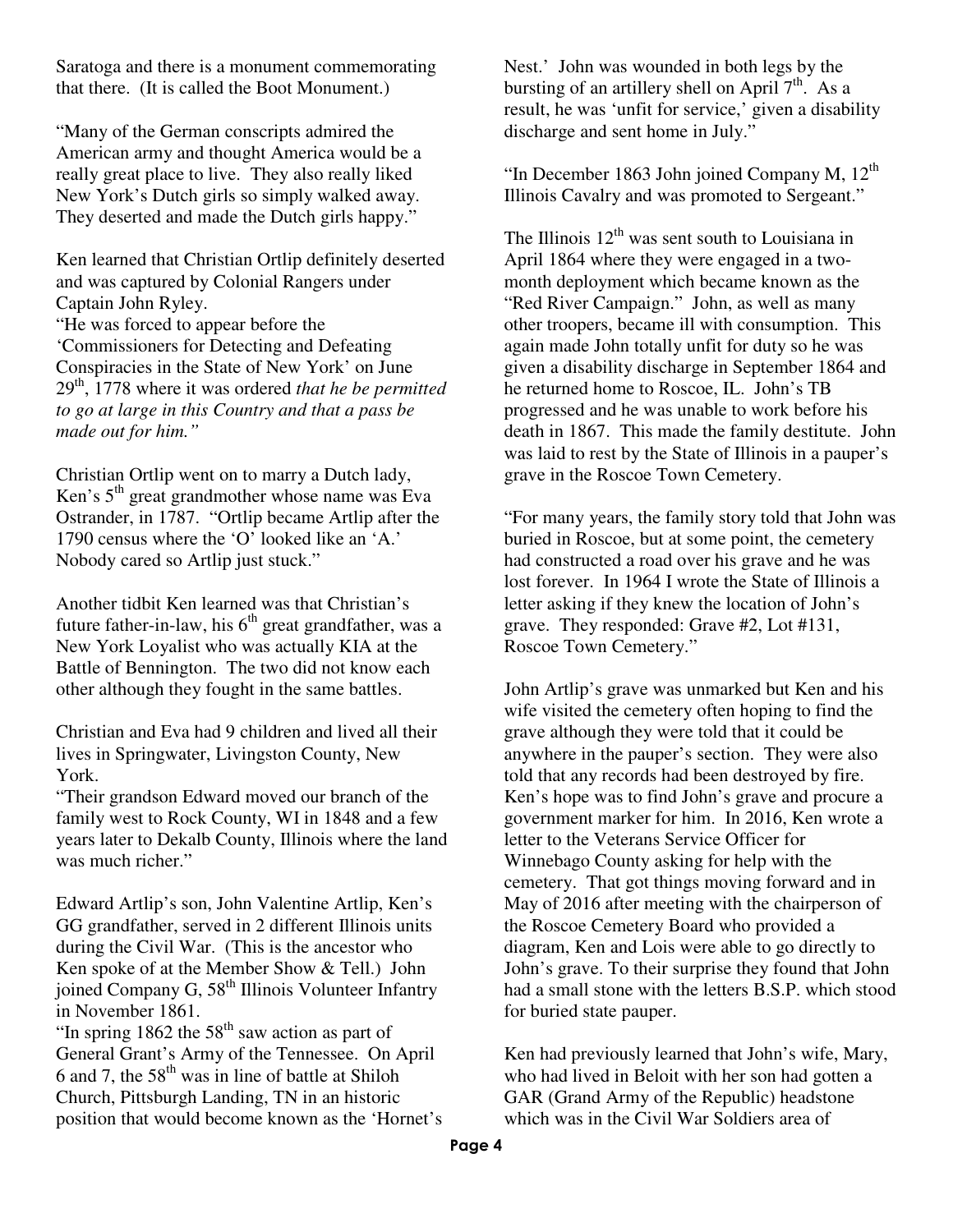Oakwood Cemetery. With the appropriate documentation Ken was successful in having John's GAR headstone moved to the Roscoe Cemetery. If you did see Ken's Show & Tell presentation, you already know that he carries that B.S.P. marker in the trunk of his car.

What is there left for Ken to find? He is hoping to find his 5<sup>th</sup> great grandfather's Hessian Army Regiment's name and number while fighting in New York in 1777. Ken did mention that his family never uses the word Hessian although it is the historical term applied to the German units.

What a great story Ken! You have done an incredible amount of research and have a fascinating family. Thanks for sharing!

If you would like to submit your story, please email Louise Stack at: kilostack@att.net for the member spotlight questions.

There are 12 basic questions to answer about your genealogy story, but beyond that you are free to tell your story any way you wish. All the stories are unique and interesting, but also give other members research hints and hope that they too will find their ancestors.

#### **UPCOMING PROGRAMS**

#### **May 11, 2022**

Free Resources at the Family History Center Library (John Canapa) How to Use Newspapers.com (Randy Ray)

#### **June 8, 2022**

FamilySearch Unindexed Files Using Search Images Function (Bob Heck) MyHeritage & DNA Transfer (Sam Colon)

#### **July 13, 2022**

Facebook Groups (Bob Heck) YouTube Videos for Genealogy Research (Bob Tatalovich)

#### **August 10, 2022**

UW Milwaukee Golda Meir Library Digital Map Collection (Randy Ray) Family Reunions (Bob Miller)

#### **September 14, 2022**

Simple Computer Hacks for Genealogy (Randy Ray) Member Survey (Open Forum; bring your ideas for future programs)

#### **October 12, 2022**

#### **November 9, 2022**

The following are the dates for the remainder of 2022; however, we are still planning topics for the meetings. As always, volunteers are welcome to give presentations on any genealogical topic.

#### **October 12, 2022 November 9, 2022**

If you would like to make a presentation or have a suggestion for a meeting topic, please contact Bob Heck at: **bobheckmpafug@gmail.com.** 

### **About This Newsletter**

This newsletter is the official monthly publication of the Milwaukee PAF Users Group. All rights are reserved. No articles herein may be reproduced for profit or commercial gain without the express written consent of the Publisher or the Milwaukee PAF Users Group. Other PAF Users Groups may republish articles freely, but must include credit to the authors and *for* the Milwaukee PAF Users Group Newsletter.

Members interested in submitting articles may email them to **bobheckmpafug@gmail.com**. The MPAFUG Publisher will determine if an article will be used in this newsletter. Articles will be used as space permits.

NO COPYRIGHTED ARTICLES may be submitted without express permission of the author and publisher. Articles should be submitted by the 1<sup>st</sup> Wednesday to be considered for inclusion in that same month. Credit will be given for your article.